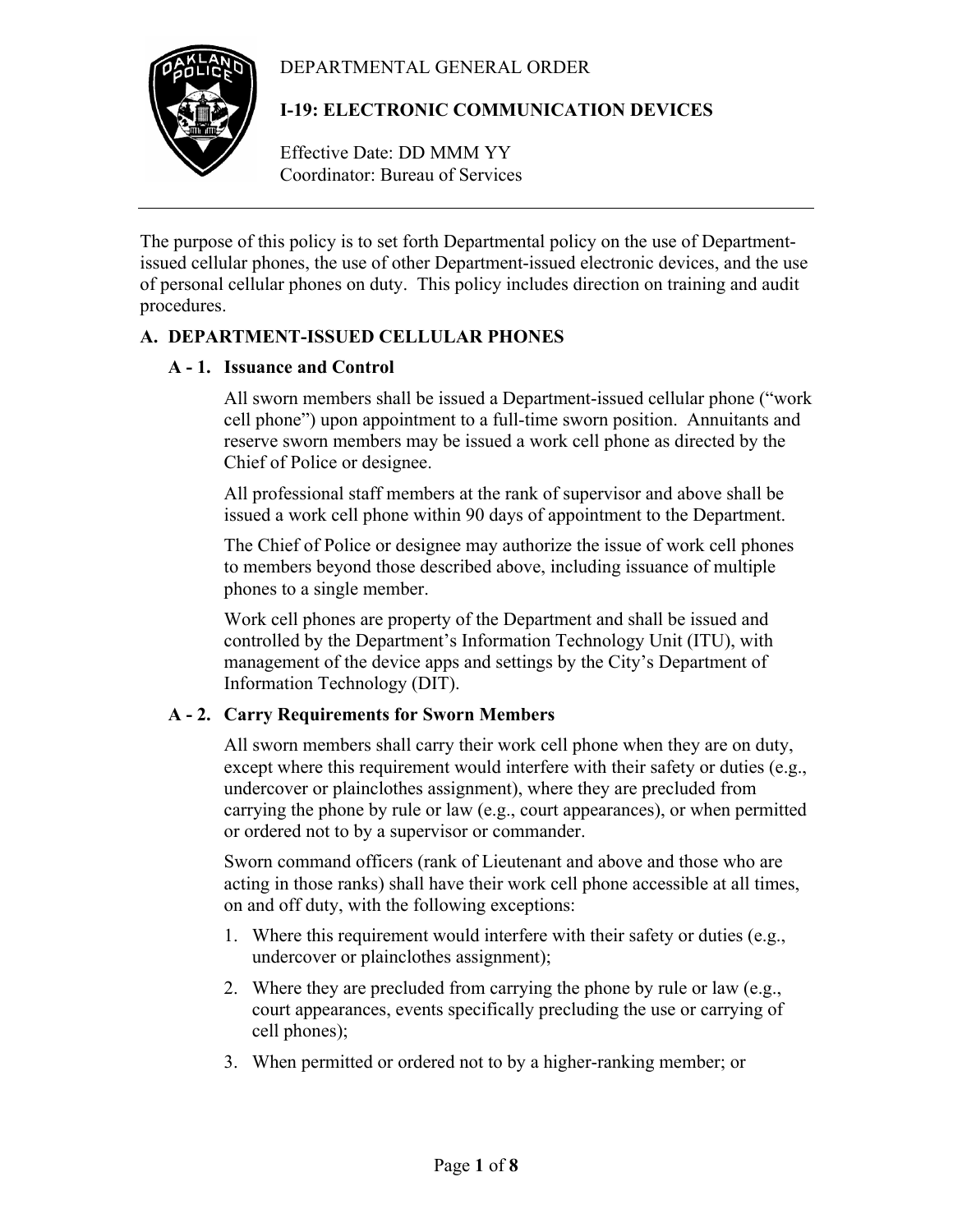4. While on vacation, compensatory (comp) time, or other leave and there is a substitute or acting commander available in their stead.

### **A - 3. Carry Requirements for Professional Staff Members**

Professional staff members who are issued one shall carry their work cell phone when they are on duty, except where this requirement would interfere with their safety or duties (e.g., undercover or plainclothes assignment), where they are precluded from carrying the phone by rule or law (e.g., court appearances), or when permitted or ordered not to by a supervisor or commander.

Professional staff members at the position of manager and above (and those acting in those ranks) shall have their work cell phone accessible at all times, on and off duty, with the following exceptions:

- 1. Where this requirement would interfere with their safety or duties (e.g., undercover assignment);
- 2. Where they are precluded from carrying the phone by rule or law (e.g., court appearances, events specifically precluding the use or carrying of cell phones);
- 3. When permitted or ordered not to by a higher-ranking member; or
- 4. While on vacation, comp time, or other leave and there is a substitute, acting manager, or superior available in their stead.

### **A - 4. On-Duty Use of Work Cell Phones**

Work cell phones are meant to allow members to conduct official department business. Work cell phones supplement the use of fixed-position office phones and allow for remote meeting support.

## **Members are reminded that work cell phones, because of their nexus to job-related activities, may be the subject of public records requests, subpoenas, and discovery requests.**

Members are encouraged to not conduct any personal business on their work phone, and any actions taken using the phone must comply with this policy and its prohibitions (see section C for specific prohibitions). Any personal use of a work cell phone shall be kept to a minimum and be brief. Examples include, but are not limited to:

- 1. Calls to notify family members, physicians, etc. regarding an injury on the job; or
- 2. Calls to notify family members when required to work overtime without advance notice.

### **A - 5. International Use of Work Cell Phones**

Members who are traveling outside of the United States of America for official business, and who bring a work cell phone or other work electronic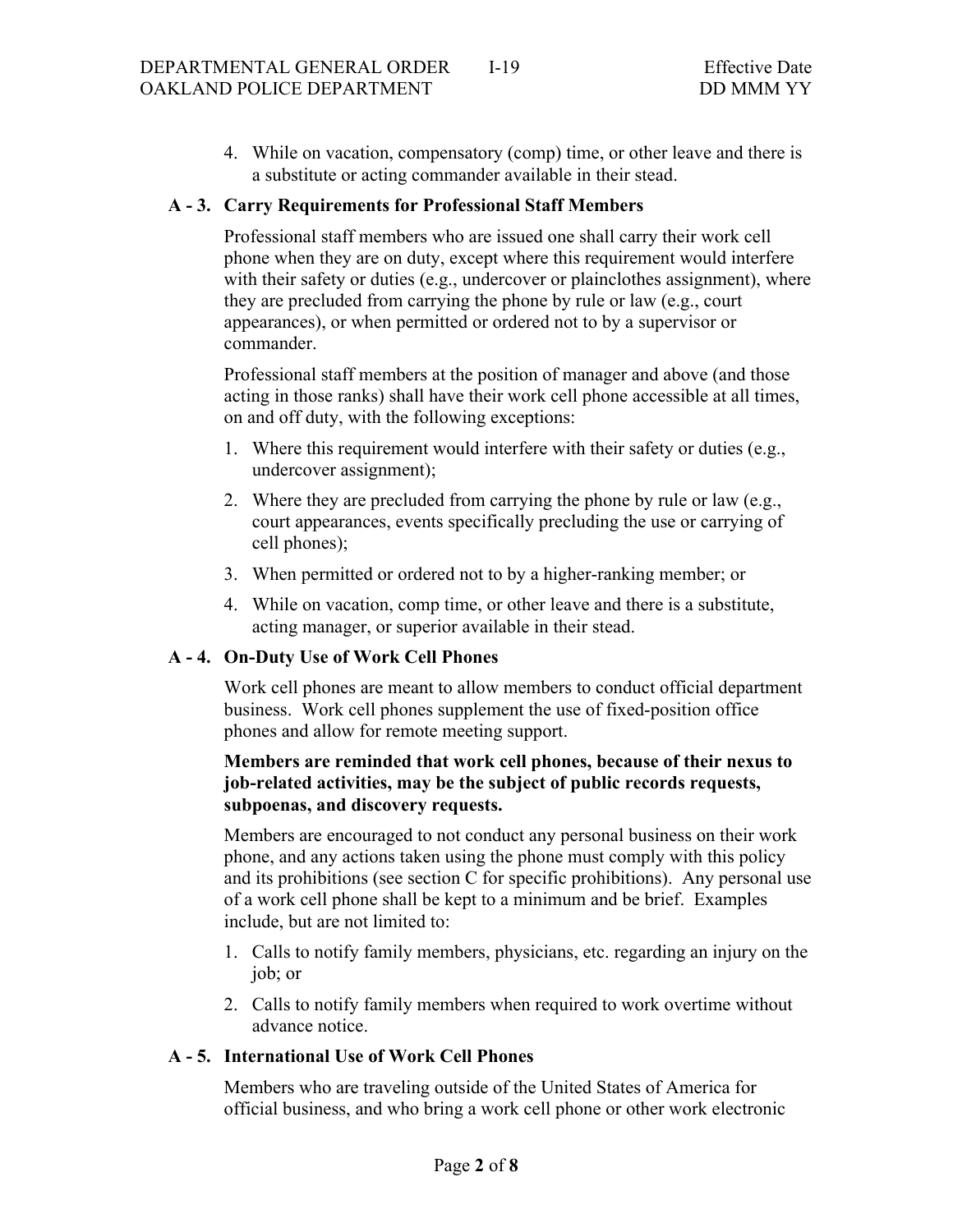device with mobile data, shall contact the ITU at least one (1) week prior to their departure date so that the device can be moved to an international data plan.

## **A - 6. Evidence Procedures**

Electronic material (e.g., pictures, audio, text messages, electronically generated messages) potentially related to a criminal or internal investigation and recorded on work cell phones shall be handled as evidence.

## **A - 7. Confidentiality and Reporting of Lost Phones**

Department work phones and any confidential material stored therein shall be treated as sensitive material and shall be secured at all times.

Lost or stolen devices shall be reported pursuant to DGO N-05, with an information copy to ITU.

# **B. OTHER DEPARTMENT-ISSUED ELECTRONIC DEVICES**

## **B - 1. Issuance and Control**

Workstation computers purchased through ITU shall be assigned to specific work spaces by the ITU. Laptop computers purchased by ITU may be issued to specific members based on assignment. Any ITU issuance of laptop computers shall be with the written approval of a Deputy Chief/Director or higher. Costs for laptop computers shall be paid from the requesting unit's funding code.

All other computers shall be issued by the unit purchasing the computer, and units purchasing computers shall pay for the computers using their funding codes. Control over programs and administration of computers connecting to the City's networks shall continue to be with DIT.

Other electronic devices, if not issued and controlled by ITU (e.g., robots, throw-phones, GPS trackers) shall be issued and controlled by the Unit/Section/Division which oversees that program, or as directed by policy.

### **B - 2. Work-related Use**

Members may use electronic devices assigned to them or their unit for workrelated functions.

Members may use the desktop or laptop computer assigned to them or their unit for appropriate personal business while on break (e.g., perusing the news). However, see section C, below, for prohibited activity.

### **B - 3. Devices with Specific Policies**

Electronic devices with specific policies (e.g., as a result of Surveillance Technology Ordinance or Militarized Equipment Ordinance) shall be used and issued according to those policies. If any provisions in a device-specific policy conflict with this policy, the provisions in the specific device policy shall supersede this policy.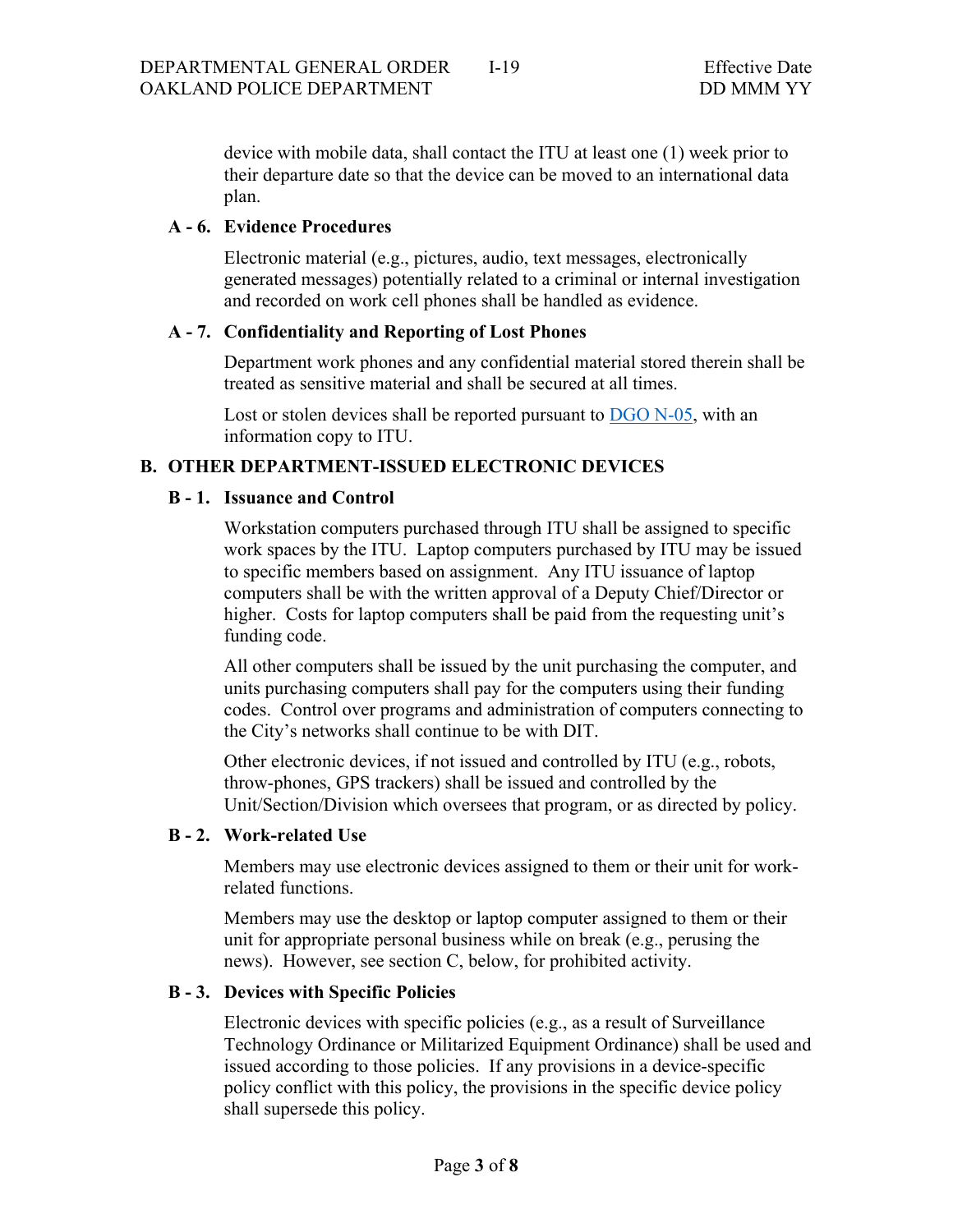## **B - 4. Confidentiality and Reporting of Lost Devices**

Work electronic devices and any confidential material stored therein shall be treated as sensitive material and shall be secured at all times.

Lost or stolen devices shall be reported pursuant to  $\overline{DGO N-05}$ , with an information copy to ITU.

## **C. PROHIBITED ACTIVITY FOR DEPARTMENT-ISSUED CELL PHONES, PERSONAL CELL PHONES, AND ELECTRONIC DEVICES**

### **C - 1. Use of Any Device to the Point of Distraction or Interference with Duty**

Members shall not utilize work or personal cell phones, other telecommunications devices, or personal electronic devices to the point of distraction from their performance of duty or interference with their safety.

### **C - 2. Use of Cell Phones While Driving**

Members shall not operate a Department vehicle while using a cell phone, whether work or personal, unless they are using a hands-free device or unless exigent circumstances exist. Use of a cell phone as a GPS navigation tool or to play work-appropriate music while driving is specifically exempted from this prohibition.

#### **C - 3. Use of Personal Cell Phones for Department Business**

Members are prohibited from using their personal cell phones or electronic communication devices for Department business except for the following:

- 1. Members may use city email for official business on their personal phone;
- 2. Members who have timecard approval responsibilities may approve timecards on their personal phone;
- 3. Members who do not have access to their work cell phone may make urgent work-related phone calls or text messages from their personal phones; and
- 4. Members who are not issued a work cell phone may conduct administrative work-related business (e.g., call in to the office, submit or approve timecards, etc.) using their personal cell phone.

Members shall not monitor or operate work-related social media accounts from personal cell phones (e.g., forward-facing social media accounts that represent the Department or investigative social media accounts). This prohibition does not preclude members from engaging in non-work-related social media contacts with other members using their personal devices (e.g., being "friends" on social media, connecting over social media with other Department members regarding shared hobbies or interests, etc. Refer to DGO D-18, however, for rules around personal social media use.).

## **C - 4. Use of Work Cell Phones and Work Electronic Devices for Personal Business**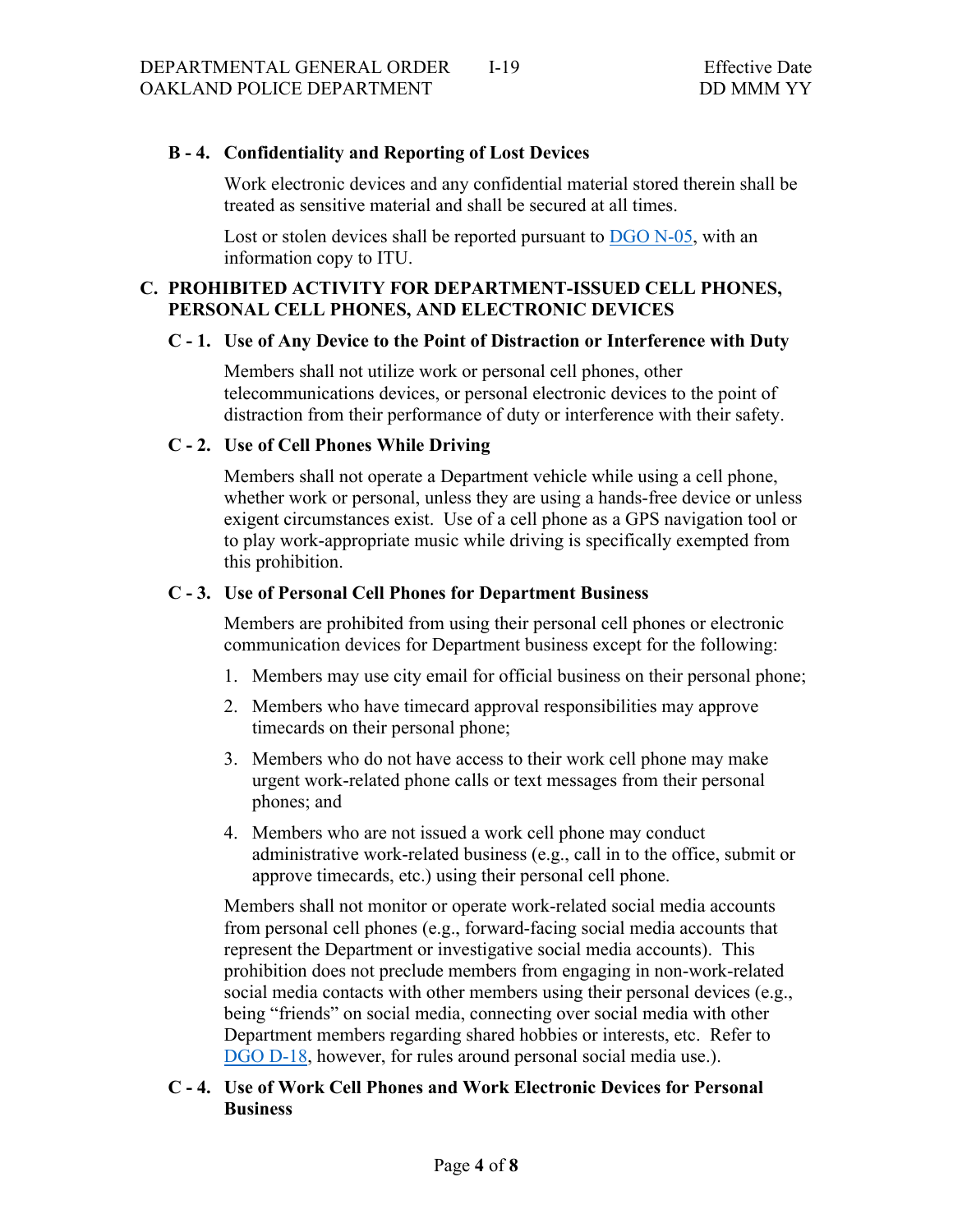Except for permissible brief personal use (see sections A-5 and B-2, above), work cell phones and work electronic devices shall not be used for personal business.

Without exception, no personal social media<sup>1</sup> accounts or applications ("apps") shall be accessed or installed on work cell phones or electronic devices (Reference DGO D-18 regarding personal social media). This does not include social media applications used for work purposes (e.g. investigative purposes or for administering and posting on the Department's public accounts).

#### **C - 5. International Data Access and Charges**

Members must have permission from their first-level commander to bring work cell phones or electronic devices outside of the United States of America. Members who bring a work phone or work electronic device outside of the United States of America shall be responsible for any surcharges, fees, or increased data or calling charges that result unless the device is moved to an international plan as specified in section A-5.

### **C - 6. Tampering with or Modifying Work Cell Phones and Work Electronic Devices**

Work cell phones and work electronic devices shall not be physically modified or tampered with without express written permission from the ITU. This includes, but is not limited to, the following:

- 1. Removing the SIM (subscriber identity module) card from a work cell phone or device and installing it into a personally owned phone and
- 2. Adding or removing hardware such as RAM, disc drives, or motherboards to department computers.

This section does not limit using appropriate peripheral devices such as USB memory sticks, plug-and-play external hardware, or speakers.

## **C - 7. Accessing Inappropriate Material on Work Cell Phones and Electronic Devices**

Members are prohibited from accessing inappropriate content on their work cell phones and electronic devices when it is not within the scope of their duties – this behavior is prohibited by the Department's Manual of Rules. This includes, but is not limited to, the following:

- 1. Pornography (MOR 356.30).
- 2. Any material which violates the anti-harassment or anti-discrimination policies of the Department (DGO D-20) and/or City (Administrative Instruction 71) (MORs 356.30, 314.04).

<sup>&</sup>lt;sup>1</sup> [Policy and Publication Unit Note: This footnote is reserved for the definition of "personal social media" in DGO D-18 when that policy is finalized.]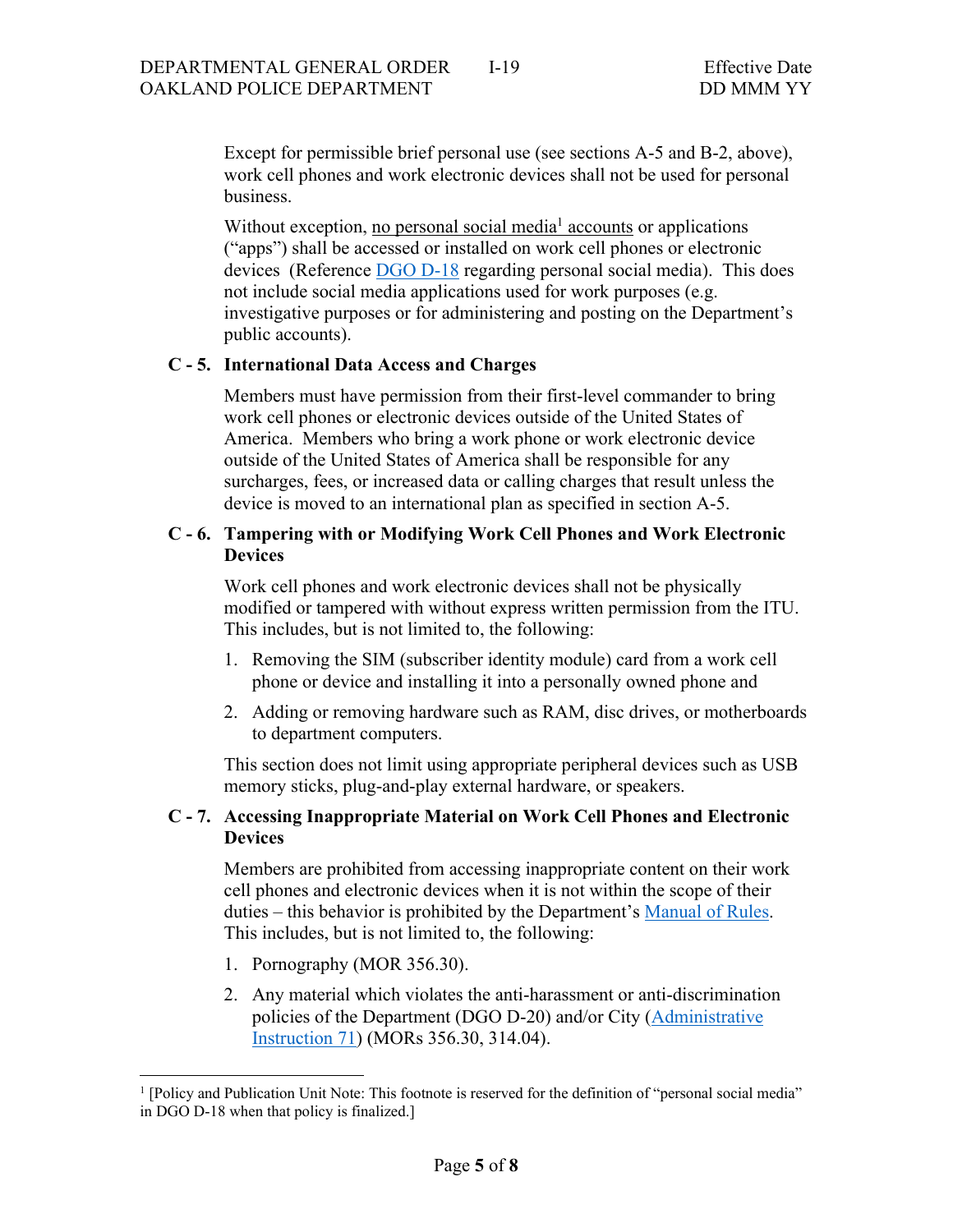- 3. Hate group, racist, or anti-government material<sup>2</sup> (MORs 356.30, 384.70).
- 4. Gambling websites or applications (MORs 356.30, 328.07).
- 5. Any material related to the member's outside commercial or personal financial activity (MORs 356.30, 328.07).

# **D. INSPECTION AND AUDITING OF DEPARTMENT CELLULAR PHONES AND ELECTRONIC DEVICES**

## **D - 1. Definitions**

**Inspection** – inspections of work cell phones include reviewing of call logs, messaging apps, browsing history, and social media applications with the purpose of reviewing the device for policy compliance in an efficient manner. Inspections will necessarily be limited in scope and intensity but may lead the inspecting member to perform a deeper look at the phone. Inspections involve reviewing the devices and records from the device, but do not involve using a digital forensic tool.

**Audit** – audits of work cell phones include using a digital forensic tool to extract the entirety of the data stored on the phone, possibly including deleted data, for the purpose of reviewing the device for policy compliance. Audits involve an expanded scope and significantly more intensity than inspections, and will typically have a planned review to significantly sample and examine the data extracted from the device.

**Search** – searches are a focused attempt to find something (e.g. evidence of misconduct or criminal activity, or specific communication that could prove or disprove an allegation of misconduct) that could reasonably exist on the device. The scope and intensity of a search, and the use of digital forensic tools to conduct a search, will depend on what is being searched for.

## **D - 2. Right of Department to Inspect Work Cell Phones and Electronic Devices at Any Time**

The Department may inspect or audit work cell phones and work electronic devices at any time. Such inspections or audits shall not be arbitrary, capricious, or harassing, and shall not be based on personal bias or animus.

Supervisors and commanders may conduct inspections of the work phones of members in their chain of command. Inspections of work cell phones or electronic devices by supervisors or commanders outside of planned or

<sup>&</sup>lt;sup>2</sup> Reference the definition in  $\overline{DGO D-18}$  of extremist content: Content that advocates for, celebrates, or otherwise furthers the cause(s) of extremist political, racial, or gender-based positions or groups that espouse violence, a denigration, "othering", or subjugation of another person or people based on the actual or perceived race, color, religion/religious creed, national origin/ancestry, sex, age, marital status, personal appearance, sexual orientation, gender identity or expression, family responsibility, homelessness, physical and/or mental disability, matriculation, political affiliation, pregnancy, medical condition, military or veteran status, or status in any other group protected by federal, state or local law or the putting down of persons for personal attributes or political beliefs.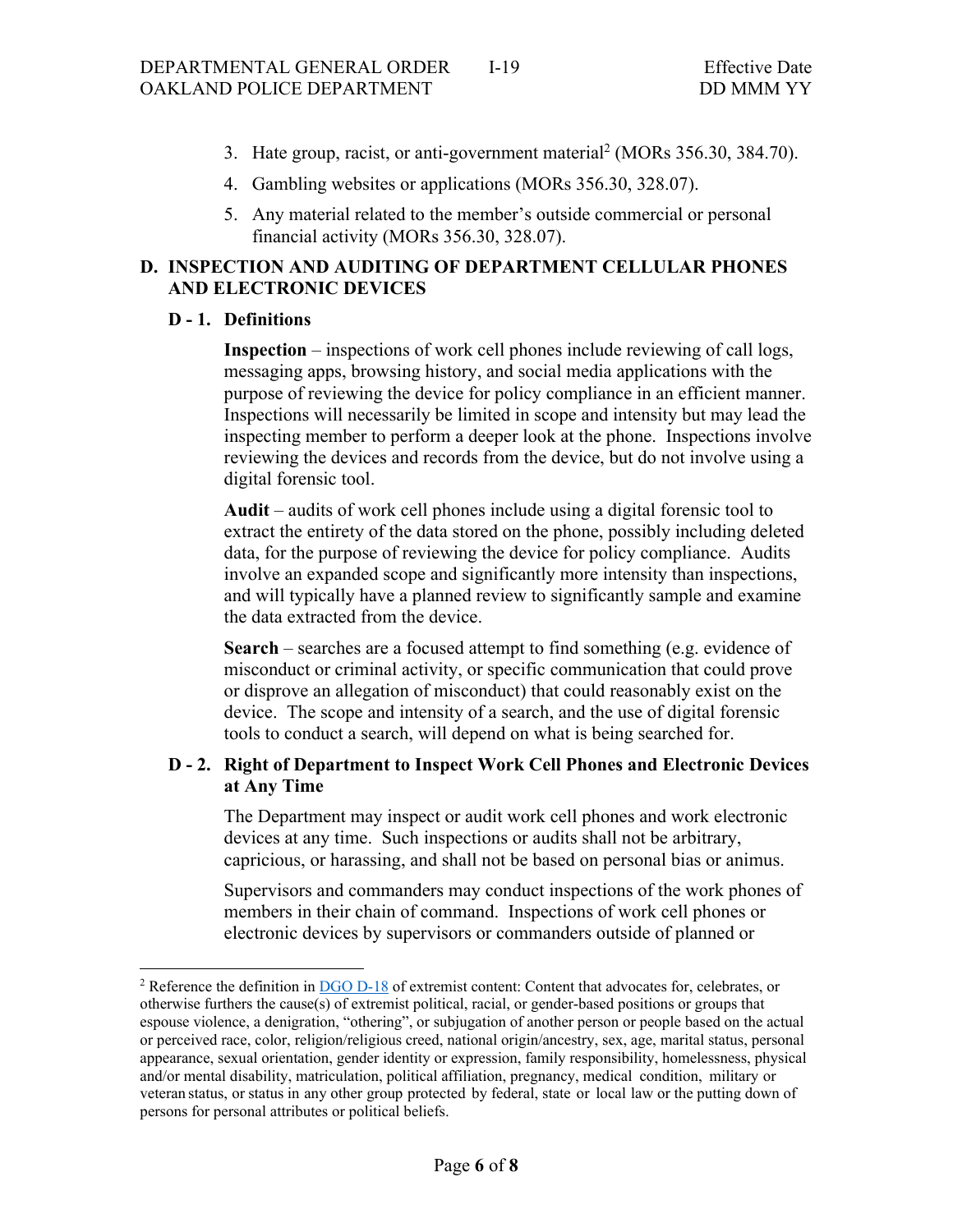ordered inspections, audits, or investigations shall be documented in a memorandum to the Captain of Internal Affairs, no matter the outcome of the inspection.

#### **D - 3. Department Work Cell Phone Inspection Plan**

Bureau Threshold Inspections

- 1. BRM will complete a written inspection plan within 180 days of this policy being signed, and will review the plan at least every two (2) years subsequently.
- 2. The BRM inspection plan will utilize thresholds based on data points such as
	- **a.** Number of citizen complaints which are associated with misconduct
	- **b.** Uses of force
	- **c.** Amount of data used during the review period

To develop a list of at least twenty-five (25) members assigned a work cell phone per Bureau.

From the list for each Bureau, the BRM shall, at the beginning of each quarter (January, April, July, and October) randomly select<sup>3</sup> at least four (4) per Bureau and send the names to the respective Bureau Deputy Chief or Director.

The Bureau Deputy Chief or Director shall direct the work cell phones of the members on the list **inspected** (see definition in section D-1) by supervisors or commanders in the Bureau.

- 3. Random inspections pursuant to thresholds shall be done by a member at least one rank higher than the member to whom the phone is assigned.
- 4. Violations of this policy noted during the inspections shall be reported and handled pursuant to DGO M-03.
- 5. The inspections shall be completed by the end of the quarter (March, June, September, December), and the results of these inspections shall be documented in the monthly management report (or in a memorandum to the Assistant Chief of Police with an information copy to IAD for sections that do not complete monthly management reports). If the member randomly selected is unavailable for the entirety of the quarter (e.g., on military leave, on injury leave, etc.) this shall be noted in the report or memorandum.

Integrity Unit Random Audits

<sup>&</sup>lt;sup>3</sup> Random selection shall be accomplished by using a random number generator, with a minimum of 1 and a maximum of 25, where the numbers generated will correspond to the row or column upon which the member's name exists in the spreadsheet or data array.